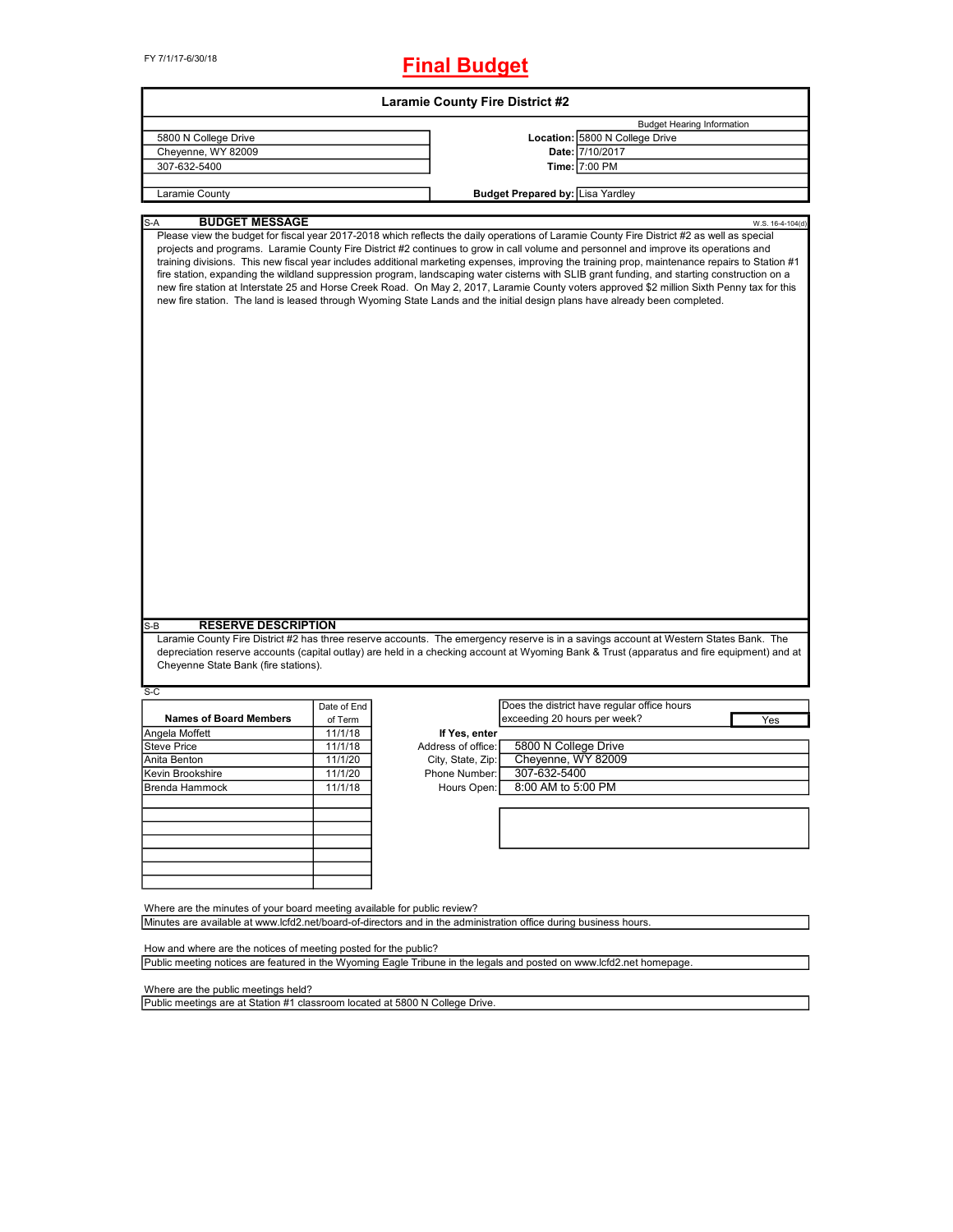## **FINAL BUDGET SUMMARY**

|       | <b>OVERVIEW</b>                                             |             | 2016-2017<br>Estimated | 2017-2018<br>Proposed | Final Approval |
|-------|-------------------------------------------------------------|-------------|------------------------|-----------------------|----------------|
|       |                                                             |             |                        |                       |                |
| $S-1$ | <b>Total Budgeted Expenditures</b>                          | \$1,022,992 | \$1,332,724            | \$1,676,165           | \$1,655,960    |
| $S-2$ | <b>Total Principal to Pay on Debt</b>                       | \$0         | \$0                    | \$0                   | \$0            |
| $S-3$ | <b>Total Change to Restricted Funds</b>                     | \$122.796   | $-$ \$68,792           | \$44,665              | \$15,001       |
|       |                                                             |             |                        |                       |                |
| $S-4$ | <b>Total General Fund and Forecasted Revenues Available</b> | \$1,545,792 | \$1,651,935            | \$2,083,854           | \$2,033,986    |
|       |                                                             |             |                        |                       |                |
| $S-5$ | Amount requested from County Commissioners                  | \$1,136,339 | \$1,119,163            | \$1,413,479           | \$1,363,610    |
|       |                                                             |             |                        |                       |                |
| $S-6$ | <b>Additional Funding Needed:</b>                           |             |                        | \$0                   | \$0            |

|                            | <b>REVENUE SUMMARY</b>                       | 2015-2016<br>Actual | 2016-2017<br>Estimated | 2017-2018<br>Proposed | <b>Final Approval</b>           |
|----------------------------|----------------------------------------------|---------------------|------------------------|-----------------------|---------------------------------|
|                            |                                              |                     |                        |                       |                                 |
| $S-7$                      | <b>Operating Revenues</b>                    | \$0                 | \$12,021               | \$0                   | \$0                             |
| $S-8$                      | Tax levy (From the County Treasurer)         | \$1,090,052         | \$1,088,707            | \$1,163,479           | \$1,113,610                     |
| $S-9$                      | <b>Government Support</b>                    | \$22,968            | \$22,968               | \$0                   | \$0                             |
| $S-10$                     | <b>Grants</b>                                | \$65,433            | \$89,734               | \$81,850              | \$81,850                        |
| $S-11$                     | Other County Support (Not from Co. Treas.)   | \$46,288            | \$30,456               | \$250,000             | \$250,000                       |
| $S-12$                     | <b>Miscellaneous</b>                         | \$23,251            | \$83,144               | \$225,500             | \$225,501                       |
| $S-13$                     | <b>Other Forecasted Revenue</b>              | \$0                 | \$0                    | \$0                   | \$0                             |
|                            |                                              |                     |                        |                       |                                 |
| $S-14$                     | <b>Total Revenue</b>                         | \$1,247,992         | \$1,327,030            | \$1,720,829           | \$1,670,961                     |
|                            | FY 7/1/17-6/30/18                            |                     |                        |                       | Laramie County Fire District #2 |
| <b>EXPENDITURE SUMMARY</b> |                                              | 2015-2016           | 2016-2017              | 2017-2018             | Final Approval                  |
|                            |                                              | Actual              | Estimated              | Proposed              |                                 |
|                            |                                              |                     |                        |                       |                                 |
| $S-15$                     | <b>Capital Outlay</b>                        | \$37,754            | \$167,492              | \$304,000             | \$304,000                       |
| $S-16$                     | <b>Interest and Fees On Debt</b>             | \$0                 | \$0                    | \$5,000               | \$5,000                         |
| $S-17$                     | <b>Administration</b>                        | \$78,557            | \$88,101               | \$88,085              | \$88,085                        |
| $S-18$                     | <b>Operations</b>                            | \$808,505           | \$955,544              | \$1,143,880           | \$1,123,675                     |
| $S-19$                     | <b>Indirect Costs</b>                        | \$98,176            | \$121,586              | \$135,200             | \$135,200                       |
| $S-20$                     | <b>Total Expenditures</b>                    | \$1,022,992         | \$1,332,724            | \$1,676,165           | \$1,655,960                     |
|                            |                                              |                     |                        |                       |                                 |
|                            |                                              | 2015-2016           | 2016-2017              | 2017-2018             |                                 |
|                            |                                              |                     |                        |                       |                                 |
|                            | <b>DEBT SUMMARY</b>                          | Actual              | Estimated              | Proposed              | <b>Final Approval</b>           |
|                            |                                              |                     |                        |                       |                                 |
| $S-21$                     | <b>Principal Paid on Debt</b>                | \$0                 | \$0                    | \$0                   | \$0                             |
|                            |                                              |                     |                        |                       |                                 |
|                            | <b>CASH AND INVESTMENTS</b>                  | 2015-2016<br>Actual | 2016-2017<br>Estimated | 2017-2018<br>Proposed | <b>Final Approval</b>           |
|                            |                                              |                     |                        |                       |                                 |
| $S-22$                     | <b>TOTAL GENERAL FUNDS</b>                   | \$297,800           | \$324,905              | \$363,025             | \$363,025                       |
|                            |                                              |                     |                        |                       |                                 |
|                            | <b>Summary of Reserve Funds</b>              |                     |                        |                       |                                 |
| $S-23$                     | <b>Beginning Balance in Reserve Accounts</b> |                     |                        |                       |                                 |
| $S-24$                     | a. Depreciation Reserve                      | \$229,206           | \$351,002              | \$281,658             | \$281,658                       |
| $S-25$                     | b. Other Reserve                             | \$0                 | \$0                    | \$0                   | \$0                             |
| $S-26$                     | c. Emergency Reserve (Cash)                  | \$238,083           | \$239,083              | \$239,635             | \$239,635                       |
|                            | Total Reserves (a+b+c)                       | \$467,289           | \$590.085              | \$521,293             | \$521,293                       |
| $S-27$                     | Amount to be added                           |                     |                        |                       |                                 |
| $S-28$                     | a. Depreciation Reserve                      | \$121,796           | \$0                    | \$44.664              | \$15,000                        |
| $S-29$                     | b. Other Reserve                             | \$0                 | \$0                    | \$0                   | \$0                             |
| $S-30$                     | c. Emergency Reserve (Cash)                  | \$1,000             | \$552                  | \$1                   | \$1                             |
|                            | Total to be added (a+b+c)                    | \$122,796           | \$552                  | \$44,665              | \$15,001                        |
|                            |                                              |                     |                        |                       |                                 |
| $S-31$<br>$S-32$           | Subtotal<br>Less Total to be spent           | \$590,085<br>\$0    | \$590,637<br>\$69.344  | \$565,958<br>\$0      | \$536,294<br>\$0                |

*Budget Officer / District Official (if not same as "Submitted by")*

Date adopted by Special District

*End of Summary*

Cheyenne, WY 82009 **DISTRICT ADDRESS:** 5800 N College Drive **PREPARED BY:** Lisa Yardley

**DISTRICT PHONE:** 307-632-5400

3/27/17 *Form approved by Wyoming Department of Audit, Public Funds Division* Prepared in compliance with the Uniform Municipal Fiscal Procedures Act (W.S. 16-4-101 through 124) as it applies.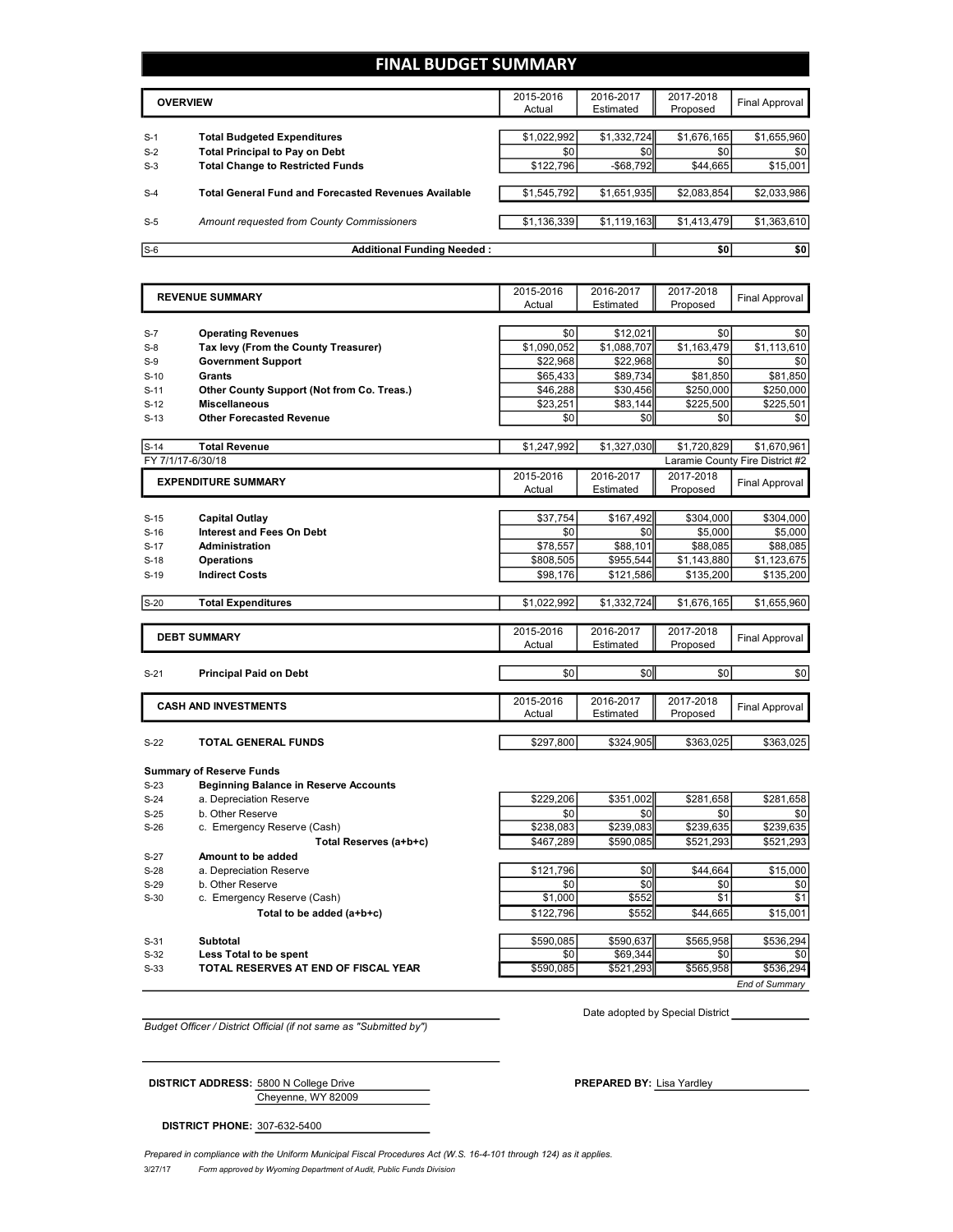# **Final Budget**

Laramie County Fire District #2

**NAME OF DISTRICT/BOARD**

**FYE** 6/30/2018

|                | <b>PROPERTY TAXES AND ASSESSMENTS</b>          |                     |                        |                       |                       |
|----------------|------------------------------------------------|---------------------|------------------------|-----------------------|-----------------------|
|                |                                                |                     |                        |                       |                       |
|                |                                                | 2015-2016<br>Actual | 2016-2017<br>Estimated | 2017-2018<br>Proposed | <b>Final Approval</b> |
| $R-1$          | <b>Property Taxes and Assessments Received</b> |                     |                        |                       |                       |
| $R-1.1$        | Tax Levy (From the County Treasurer)           | \$1,090,052         | \$1,088,707            | \$1,163,479           | \$1,113,610           |
| $R-1.2$        | <b>Other County Support</b>                    | \$46,288            | \$30,456               | \$250,000             | \$250,000             |
|                |                                                |                     |                        |                       |                       |
|                | <b>FORECASTED REVENUE</b>                      |                     |                        |                       |                       |
|                |                                                |                     |                        |                       |                       |
|                |                                                | 2015-2016<br>Actual | 2016-2017<br>Estimated | 2017-2018<br>Proposed | <b>Final Approval</b> |
| $R-2$          | <b>Revenues from Other Governments</b>         |                     |                        |                       |                       |
| $R-2.1$        | State Aid                                      |                     |                        |                       |                       |
| $R - 2.2$      | Additional County Aid (non-treasurer)          | \$22,968            | \$22,968               | \$0                   |                       |
| D <sub>0</sub> | $Cth$ (or $TQ$ um) Aid                         |                     |                        |                       |                       |

| R-2.2   | Additional County Aid (non-treasurer)        | \$22,968  | \$22,968  | \$UI      |           |
|---------|----------------------------------------------|-----------|-----------|-----------|-----------|
| $R-2.3$ | City (or Town) Aid                           |           |           |           |           |
| $R-2.4$ | Other (Specify)                              |           |           |           |           |
| $R-2.5$ | <b>Total Government Support</b>              | \$22,968  | \$22,968  | \$0       | \$0       |
| $R-3$   | <b>Operating Revenues</b>                    |           |           |           |           |
| $R-3.1$ | <b>Customer Charges</b>                      |           |           |           |           |
| $R-3.2$ | Sales of Goods or Services                   | \$0       | \$12,021  | \$0       |           |
| $R-3.3$ | <b>Other Assessments</b>                     |           |           |           |           |
| $R-3.4$ | <b>Total Operating Revenues</b>              | \$0       | \$12,021  | \$0       | \$0       |
| $R-4$   | <b>Grants</b>                                |           |           |           |           |
| $R-4.1$ | Direct Federal Grants                        | \$65,433  | \$76,051  | \$60,000  | \$60,000  |
| $R-4.2$ | <b>Federal Grants thru State Agencies</b>    |           |           |           |           |
| $R-4.3$ | <b>Grants from State Agencies</b>            | \$0       | \$13,683  | \$21,850  | \$21,850  |
| $R-4.4$ | <b>Total Grants</b>                          | \$65,433  | \$89,734  | \$81,850  | \$81,850  |
| $R-5$   | <b>Miscellaneous Revenue</b>                 |           |           |           |           |
| $R-5.1$ | Interest                                     | \$191     | \$695     | \$400     | \$400     |
| $R-5.2$ | Other: Specify<br>Donations                  | \$557     | \$650     | \$100     | \$101     |
| $R-5.3$ | Other: See Additional                        | \$22,503  | \$81,799  | \$225,000 | \$225,000 |
| $R-5.4$ | <b>Total Miscellaneous</b>                   | \$23,251  | \$83,144  | \$225,500 | \$225,501 |
| $R-5.5$ | <b>Total Forecasted Revenue</b>              | \$111,652 | \$207,867 | \$307,350 | \$307,351 |
| $R-6$   | <b>Other Forecasted Revenue</b>              |           |           |           |           |
| $R-6.1$ | a. Other past due-as estimated by Co. Treas. |           |           |           |           |
| $R-6.2$ | b. Other forecasted revenue (specify):       |           |           |           |           |
| $R-6.3$ |                                              |           |           |           |           |
| $R-6.4$ |                                              |           |           |           |           |
| $R-6.5$ |                                              |           |           |           |           |
| $R-6.6$ | Total Other Forecasted Revenue (a+b)         | \$0       | \$0       | \$0       | \$0       |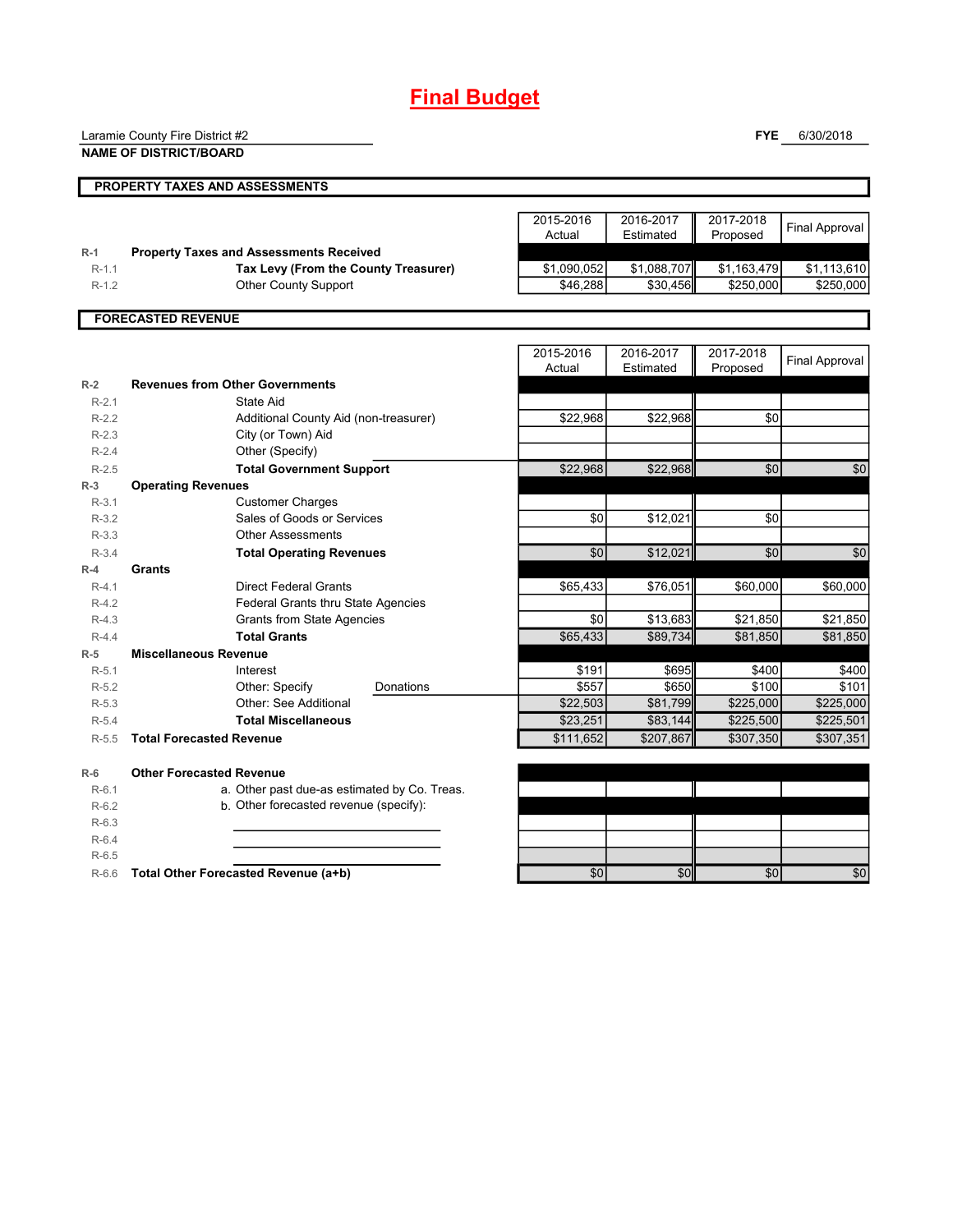# **CAPITAL OUTLAY BUDGET**

| $E-1$     | <b>Capital Outlay</b> |                              |
|-----------|-----------------------|------------------------------|
| $E - 1.1$ |                       | <b>Real Property</b>         |
| $F-12$    |                       | Vehicles                     |
| $F-1.3$   |                       | <b>Office Equipment</b>      |
| $F-14$    |                       | Other (Specify)              |
| $F-1.5$   |                       | Station #1 Upgrades          |
| $F-16$    |                       | <b>New Station 2 Project</b> |
| $E - 1.7$ |                       |                              |
| $F-1.8$   | TOTAL CAPITAL OUTLAY  |                              |

|         |                             |                         | 2015-2016 | 2016-2017 | 2017-2018 |                |
|---------|-----------------------------|-------------------------|-----------|-----------|-----------|----------------|
|         |                             |                         | Actual    | Estimated | Proposed  | Final Approval |
|         | <b>Capital Outlay</b>       |                         |           |           |           |                |
| $E-1.1$ |                             | <b>Real Property</b>    | \$0       | \$0       | \$0       |                |
| $E-1.2$ |                             | Vehicles                | \$15,261  | \$111.121 | \$0       |                |
| $E-1.3$ |                             | <b>Office Equipment</b> | \$5,549   | \$5,714   | \$9,000   | \$9,000        |
| $E-1.4$ |                             | Other (Specify)         |           |           |           |                |
| $E-1.5$ |                             | Station #1 Upgrades     | \$16,944  | \$27,964  | \$0       |                |
| $E-1.6$ |                             | New Station 2 Project   | \$0       | \$22.693  | \$295.000 | \$295,000      |
| $E-1.7$ |                             |                         |           |           |           |                |
| $E-1.8$ | <b>TOTAL CAPITAL OUTLAY</b> |                         | \$37,754  | \$167,492 | \$304,000 | \$304,000      |

### **ADMINISTRATION BUDGET**

| $E-2$     | <b>Personnel Services</b>            |                              |
|-----------|--------------------------------------|------------------------------|
| $E - 2.1$ |                                      | Administrator                |
| $E - 2.2$ |                                      | Secretary                    |
| $E - 2.3$ |                                      | Clerical                     |
| $E - 2.4$ |                                      | Other (Specify)              |
| $E - 2.5$ |                                      |                              |
| $E-2.6$   |                                      |                              |
| $E - 2.7$ |                                      |                              |
| $E-3$     | <b>Board Expenses</b>                |                              |
| $E - 3.1$ |                                      | Travel                       |
| $E - 3.2$ |                                      | Mileage                      |
| $E - 3.3$ |                                      | Other (Specify)              |
| $E - 3.4$ |                                      | Supplies                     |
| $E - 3.5$ |                                      |                              |
| $E - 3.6$ |                                      |                              |
| $E-4$     | <b>Contractual Services</b>          |                              |
| $E - 4.1$ |                                      | Legal                        |
| $E - 4.2$ |                                      | Accounting/Auditing          |
| $E-4.3$   |                                      | Other (Specify)              |
| $E-4.4$   |                                      | Background checks            |
| $E-4.5$   |                                      | <b>Station 2 Land Lease</b>  |
| $F-46$    |                                      |                              |
| F-5       | <b>Other Administrative Expenses</b> |                              |
| $E - 5.1$ |                                      | <b>Office Supplies</b>       |
| $E - 5.2$ |                                      | Office equipment, rent & rep |
| $E - 5.3$ |                                      | Education                    |
| $E - 5.4$ |                                      | Registrations                |
| $E - 5.5$ |                                      | Other (Specify)              |
| $E - 5.6$ |                                      | Bank service charge          |
| $E - 5.7$ |                                      | Software and upgrades        |
| $E - 5.8$ |                                      |                              |
| $E-6$     | TOTAL ADMINISTRATION                 |                              |

|                          |                                      | 2015-2016<br>Actual | 2016-2017<br>Estimated | 2017-2018<br>Proposed | <b>Final Approval</b> |
|--------------------------|--------------------------------------|---------------------|------------------------|-----------------------|-----------------------|
| 2                        | <b>Personnel Services</b>            |                     |                        |                       |                       |
| $E - 2.1$                | Administrator                        | \$41,500            | \$48,333               | \$51,500              | \$51,500              |
| $E - 2.2$                | Secretary                            |                     |                        |                       |                       |
| $E - 2.3$                | Clerical                             |                     |                        |                       |                       |
| $E - 2.4$                | Other (Specify)                      |                     |                        |                       |                       |
| $E-2.5$                  |                                      |                     |                        |                       |                       |
| $E - 2.6$                |                                      |                     |                        |                       |                       |
| $E - 2.7$                |                                      |                     |                        |                       |                       |
| $\overline{\phantom{a}}$ | <b>Board Expenses</b>                |                     |                        |                       |                       |
| $E-3.1$                  | Travel                               |                     |                        |                       |                       |
| $E - 3.2$                | Mileage                              |                     |                        |                       |                       |
| $E - 3.3$                | Other (Specify)                      |                     |                        |                       |                       |
| $E - 3.4$                | Supplies                             | \$494               | \$356                  | \$2,500               | \$2,500               |
| $E - 3.5$                |                                      |                     |                        |                       |                       |
| $E - 3.6$                |                                      |                     |                        |                       |                       |
| ļ.                       | <b>Contractual Services</b>          |                     |                        |                       |                       |
| $E - 4.1$                | Legal                                | \$7,872             | \$9,132                | \$3,000               | \$3,000               |
| $E - 4.2$                | Accounting/Auditing                  | \$8,000             | \$8,300                | \$8,500               | \$8,500               |
| $E-4.3$                  | Other (Specify)                      |                     |                        |                       |                       |
| $E - 4.4$                | Background checks                    | \$572               | \$616                  | \$1,000               | \$1,000               |
| $E-4.5$                  | Station 2 Land Lease                 | \$0                 | \$0                    | \$2,735               | \$2,735               |
| $E - 4.6$                |                                      |                     |                        |                       |                       |
| $\overline{\phantom{a}}$ | <b>Other Administrative Expenses</b> |                     |                        |                       |                       |
| $E - 5.1$                | <b>Office Supplies</b>               | \$8,778             | \$3,173                | \$4,950               | \$4,950               |
| $E - 5.2$                | Office equipment, rent & repair      | \$3,014             | \$2,763                | \$2,300               | \$2,300               |
| $E - 5.3$                | Education                            |                     |                        |                       |                       |
| $E - 5.4$                | Registrations                        | \$2,846             | \$3,223                | \$3,500               | \$3,500               |
| $E - 5.5$                | Other (Specify)                      |                     |                        |                       |                       |
| $E - 5.6$                | Bank service charge                  | \$167               | \$130                  | \$100                 | \$100                 |
| $E - 5.7$                | Software and upgrades                | \$5,315             | \$12,075               | \$8,000               | \$8,000               |
| $E - 5.8$                |                                      |                     |                        |                       |                       |
| î                        | <b>TOTAL ADMINISTRATION</b>          | \$78,557            | \$88,101               | \$88,085              | \$88,085              |
|                          |                                      |                     |                        |                       |                       |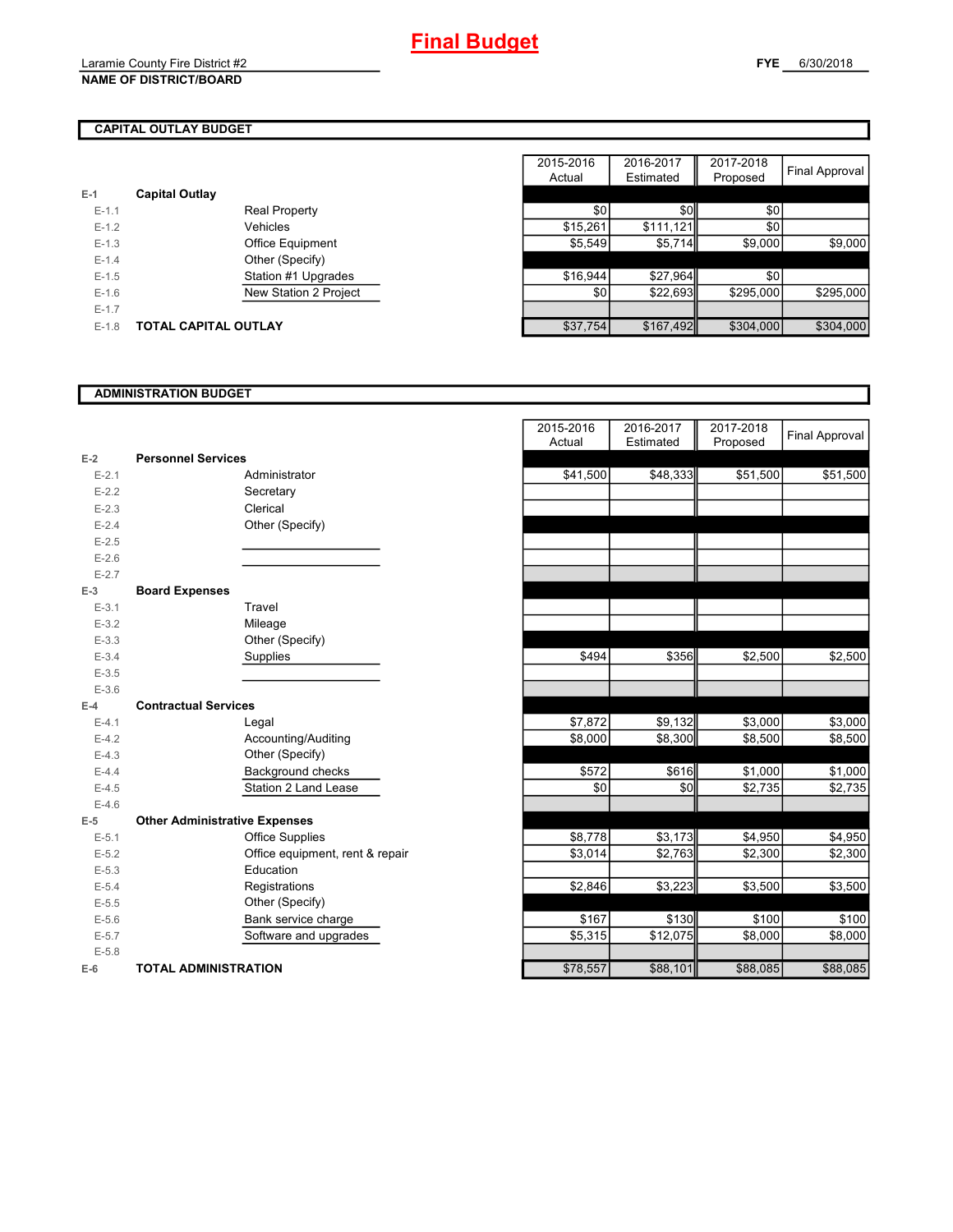## **OPERATIONS BUDGET**

| E-7       | <b>Personnel Services</b>              |
|-----------|----------------------------------------|
| $E - 7.1$ | Wages--Operations                      |
| $E - 7.2$ | <b>Service Contracts</b>               |
| $E - 7.3$ | Other (Specify)                        |
| $E - 7.4$ | Volunteer Stipends                     |
| $E - 7.5$ | Residency Program                      |
| $E - 7.6$ |                                        |
| $E-8$     | Travel                                 |
| $E-8.1$   | Mileage                                |
| $E-8.2$   | Other (Specify)                        |
| $E - 8.3$ | <b>Chief Travel Expenses</b>           |
| $E - 8.4$ | Fuel                                   |
| $E - 8.5$ |                                        |
| $E-9$     | <b>Operating supplies (List)</b>       |
| $E-9.1$   | Supplies                               |
| $E-9.2$   | New Equipment                          |
| $E-9.3$   | Equip & Apparatus Maint                |
| $E-9.4$   | <b>Building Maintenance</b>            |
| $E-9.5$   |                                        |
|           |                                        |
| $E-10$    | <b>Program Services (List)</b>         |
| $E-10.1$  | <b>Retention &amp; Recruitment</b>     |
| $E-10.2$  | <b>Public Education</b>                |
| $E-10.3$  | Training/Education                     |
| $E-10.4$  | <b>Resident Supplies</b>               |
| $E-10.5$  |                                        |
| $E-11$    | <b>Contractual Arrangements (List)</b> |
| $E-11.1$  | Utilities (electric, gas, etc)         |
| $E-11.2$  |                                        |
| $E-11.3$  |                                        |
| $E-11.4$  |                                        |
| $E-11.5$  |                                        |
| $E-12$    | <b>Other operations (Specify)</b>      |
| $E-12.1$  | Personnel Equipment                    |
| $E-12.2$  | <b>SLIB Water Cisterns</b>             |
| $E-12.3$  | <b>Wildland Fire Program</b>           |
| $E-12.4$  |                                        |
| $E-12.5$  |                                        |

|           |                                        | 2015-2016 | 2016-2017             | 2017-2018   | <b>Final Approval</b> |
|-----------|----------------------------------------|-----------|-----------------------|-------------|-----------------------|
| 7         | <b>Personnel Services</b>              | Actual    | Estimated             | Proposed    |                       |
| $E - 7.1$ | Wages--Operations                      | \$173,000 | \$198,667             | \$207,030   | \$207,030             |
| $E - 7.2$ | <b>Service Contracts</b>               |           |                       |             |                       |
| $E - 7.3$ | Other (Specify)                        |           |                       |             |                       |
| $E - 7.4$ | Volunteer Stipends                     | \$113,973 | $\overline{$}103,215$ | \$105,000   | \$105,000             |
| $E - 7.5$ | <b>Residency Program</b>               | \$21,325  | \$24,015              | \$28,800    | \$28,800              |
| $E - 7.6$ |                                        |           |                       |             |                       |
| 8         | <b>Travel</b>                          |           |                       |             |                       |
| $E-8.1$   | Mileage                                |           |                       |             |                       |
| $E-8.2$   | Other (Specify)                        |           |                       |             |                       |
| $E - 8.3$ | <b>Chief Travel Expenses</b>           | \$1,452   | \$6,267               | \$7,500     | \$7,500               |
| $E - 8.4$ | Fuel                                   | \$22,534  | \$26,714              | \$29,000    | \$29,000              |
| $E-8.5$   |                                        |           |                       |             |                       |
| 9         | <b>Operating supplies (List)</b>       |           |                       |             |                       |
| $E-9.1$   | Supplies                               | \$30,885  | \$32,301              | \$42,050    | \$42,050              |
| $E-9.2$   | New Equipment                          | \$79,702  | \$68,565              | \$79,000    | \$71,500              |
| $E-9.3$   | Equip & Apparatus Maint                | \$100,988 | \$134,778             | \$107,150   | \$115,445             |
| $E-9.4$   | <b>Building Maintenance</b>            | \$27,073  | \$28,716              | \$45,000    | \$45,000              |
| $E-9.5$   |                                        |           |                       |             |                       |
| 10        | <b>Program Services (List)</b>         |           |                       |             |                       |
| $E-10.1$  | Retention & Recruitment                | \$16,847  | \$24,120              | \$25,500    | \$25,500              |
| $E-10.2$  | <b>Public Education</b>                | \$6,246   | \$3,365               | \$18,500    | \$16,500              |
| $E-10.3$  | Training/Education                     | \$93,067  | \$103,990             | \$96,500    | \$87,500              |
| $E-10.4$  | <b>Resident Supplies</b>               | \$14,596  | \$16,144              | \$20,000    | \$20,000              |
| $E-10.5$  |                                        |           |                       |             |                       |
| 11        | <b>Contractual Arrangements (List)</b> |           |                       |             |                       |
| $E-11.1$  | Utilities (electric, gas, etc)         | \$42,965  | \$45,198              | \$45,000    | \$45,000              |
| $E-11.2$  |                                        |           |                       |             |                       |
| $E-11.3$  |                                        |           |                       |             |                       |
| $E-11.4$  |                                        |           |                       |             |                       |
| $E-11.5$  |                                        |           |                       |             |                       |
| 12        | <b>Other operations (Specify)</b>      |           |                       |             |                       |
| $E-12.1$  | Personnel Equipment                    | \$63,852  | \$64,075              | \$66,000    | \$56,000              |
| $E-12.2$  | <b>SLIB Water Cisterns</b>             | \$0       | \$0                   | \$21,850    | \$21,850              |
| $E-12.3$  | <b>Wildland Fire Program</b>           | \$0       | \$75,414              | \$200,000   | \$200.000             |
| $E-12.4$  |                                        |           |                       |             |                       |
| $E-12.5$  |                                        |           |                       |             |                       |
| 13        | <b>TOTAL OPERATIONS</b>                | \$808,505 | \$955.544             | \$1.143.880 | \$1.123.675           |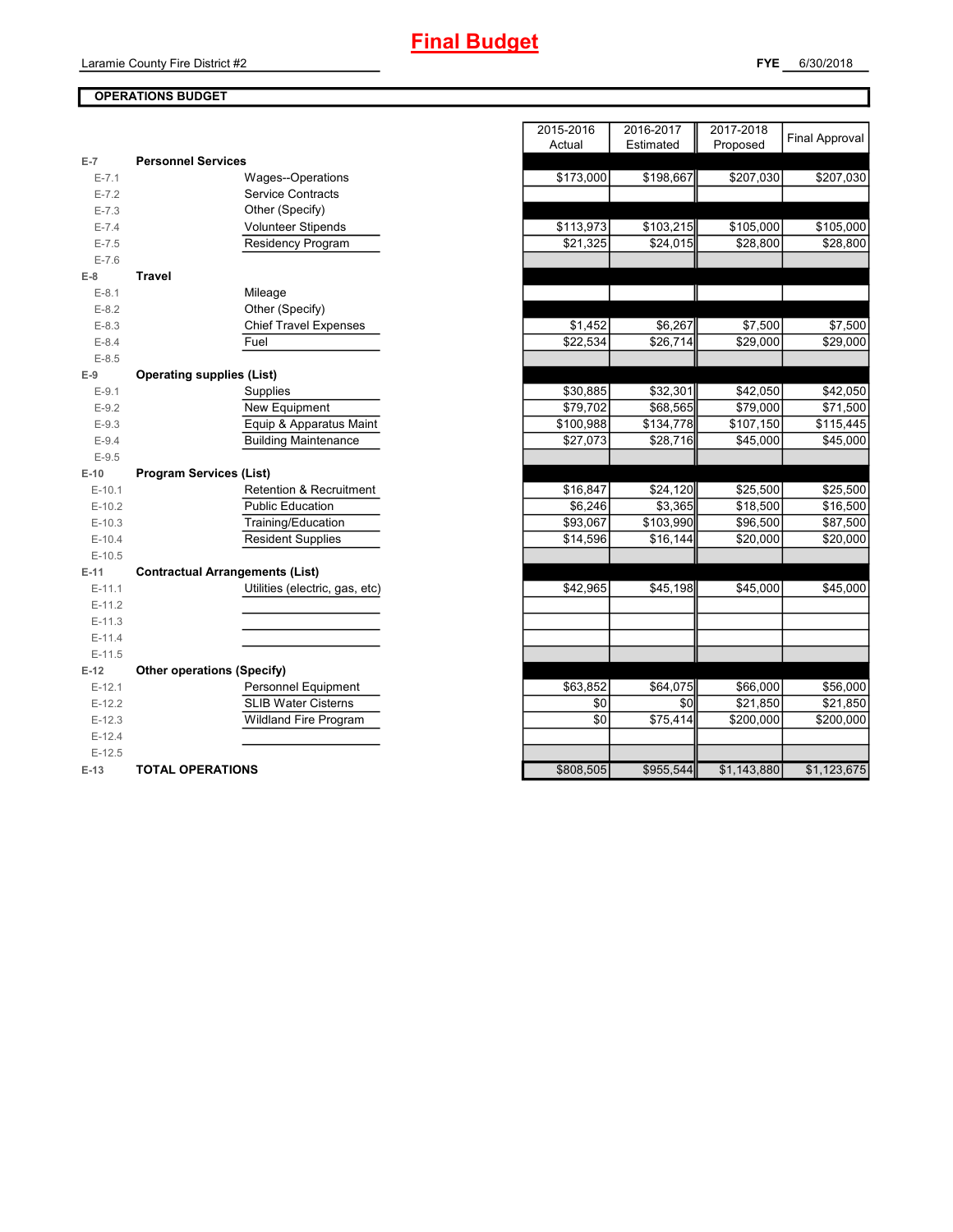## **INDIRECT COSTS BUDGET**

| $E-14$   | Insurance                     |
|----------|-------------------------------|
| $E-14.1$ | Liability                     |
| $F-142$  | <b>Buildings and vehicles</b> |
| $E-14.3$ | Equipment                     |
| $F-144$  | Other (Specify)               |
| $F-14.5$ |                               |
| $E-14.6$ |                               |
| $F-147$  |                               |
| E-15     | Indirect payroll costs:       |
| $E-15.1$ | FICA (Social Security) taxes  |
| $E-15.2$ | <b>Workers Compensation</b>   |
| $F-15.3$ | <b>Unemployment Taxes</b>     |
| $E-15.4$ | Retirement                    |
| $E-15.5$ | <b>Health Insurance</b>       |
| $F-156$  | Other (Specify)               |
| $E-15.7$ |                               |
| $E-15.8$ |                               |
| $E-15.9$ |                               |
| $E-16$   | <b>Depreciation Expenses</b>  |
| $E-17$   | <b>TOTAL INDIRECT COSTS</b>   |

|          |                              | 2015-2016<br>Actual | 2016-2017<br>Estimated | 2017-2018<br>Proposed | Final Approval |
|----------|------------------------------|---------------------|------------------------|-----------------------|----------------|
| $E-14$   | <b>Insurance</b>             |                     |                        |                       |                |
| $E-14.1$ | Liability                    | \$5,140             | \$5,476                | \$5,500               | \$5,500        |
| $E-14.2$ | Buildings and vehicles       | \$12,662            | \$13,629               | \$14,500              | \$14,500       |
| $E-14.3$ | Equipment                    |                     |                        |                       |                |
| $E-14.4$ | Other (Specify)              |                     |                        |                       |                |
| $E-14.5$ |                              |                     |                        |                       |                |
| $E-14.6$ |                              |                     |                        |                       |                |
| $E-14.7$ |                              |                     |                        |                       |                |
| $E-15$   | Indirect payroll costs:      |                     |                        |                       |                |
| $E-15.1$ | FICA (Social Security) taxes | \$15,757            | \$15,981               | \$17,000              | \$17,000       |
| $E-15.2$ | <b>Workers Compensation</b>  | \$14,506            | \$29,664               | \$33,000              | \$33,000       |
| $E-15.3$ | <b>Unemployment Taxes</b>    | \$947               | \$869                  | \$900                 | \$900          |
| $E-15.4$ | Retirement                   | \$29,049            | \$32,416               | \$35,300              | \$35,300       |
| $E-15.5$ | Health Insurance             | \$20,116            | \$23,552               | \$29,000              | \$29,000       |
| $E-15.6$ | Other (Specify)              |                     |                        |                       |                |
| $E-15.7$ |                              |                     |                        |                       |                |
| $E-15.8$ |                              |                     |                        |                       |                |
| $E-15.9$ |                              |                     |                        |                       |                |
| $E-16$   | <b>Depreciation Expenses</b> |                     |                        |                       |                |
| E-17     | <b>TOTAL INDIRECT COSTS</b>  | \$98,176            | \$121,586              | \$135,200             | \$135,200      |
|          |                              |                     |                        |                       |                |

#### **DEBT SERVICE BUDGET**

|         |                           | 2015-2016 | 2016-2017        | 2017-2018 |                |
|---------|---------------------------|-----------|------------------|-----------|----------------|
|         |                           | Actual    | Estimated        | Proposed  | Final Approval |
| $D-1$   | <b>Debt Service</b>       |           |                  |           |                |
| $D-1.1$ | Principal                 | \$0       | \$0 <sub>l</sub> |           |                |
| $D-1.2$ | Interest                  |           |                  |           |                |
| $D-1.3$ | Fees                      | \$0       | \$0 <sub>l</sub> | \$5,000   | \$5,000        |
| $D-2$   | <b>TOTAL DEBT SERVICE</b> | \$0       | \$0              | \$5,000   | \$5,000        |